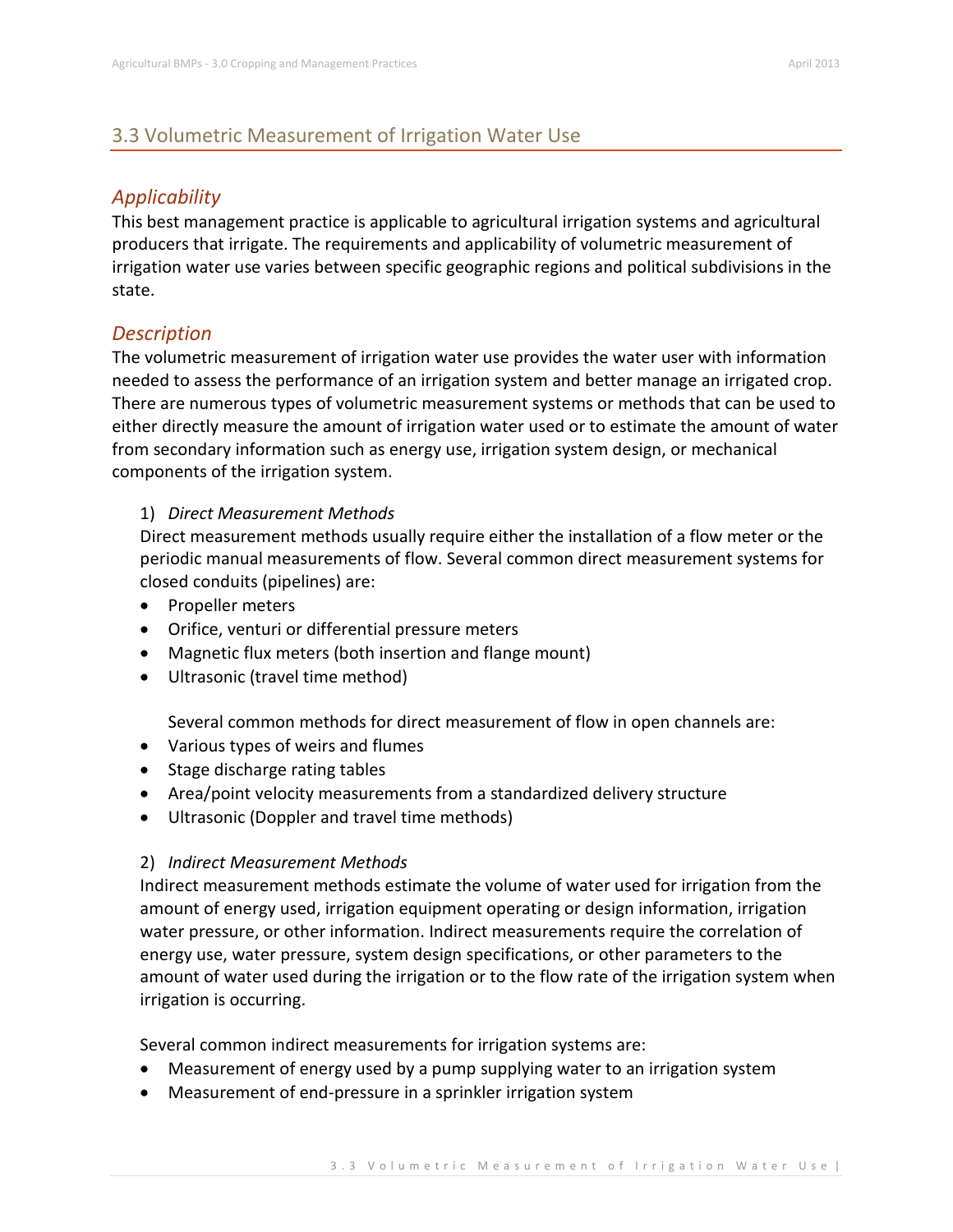- Change in the elevation of water stored in an irrigation water-supply reservoir
- Measurement of time of irrigation and size of irrigation delivery system

Estimating irrigation water use from an indirect method can be as accurate as a direct measurement. For example, to estimate the volume of water pumped by a new electric powered irrigation pump based on kilowatt-hours of energy used during the billing period of the electric service provider, the following equation can be used:

| Acre-Feet p          | (Kilowatt Hours/Billing Period) x Pumping Plant Efficiency (percent) |
|----------------------|----------------------------------------------------------------------|
| <b>Billing Perio</b> | 236.6 x Pump Pressure (pounds/square inch (guage))                   |

where the Pump Pressure is the total dynamic head (feet) of the pump converted to pressure and Pumping Plant Efficiency (typically 55 to 75 percent) equals the pump efficiency (usually obtained from the pump manufacturer's pump curves, typically 60 to 80 percent) multiplied by the motor efficiency (typically 90 to 95 percent for 3-phase motors greater than 20 horsepower). The total dynamic head for a turbine pump installed in a water well includes the head required to lift the water from the well and head lost to friction.

### *Implementation*

When implementing this best management practice it is important to be aware that the installation of a flow meter or indirect measurement varies significantly with each site, type of measurement being made, desired accuracy of the measurement, and the volume or flow rate of the water being measured. Each type of direct measurement flow meter should be installed according to the recommendations of the manufacturer of the meter. Also, some direct measurement flow methods can be unreliable or inaccurate in certain situations, particularly open channels with debris. Indirect measurement methods require the water user to determine the correlation between the indirect measurement (kilowatt hours, gallons, or cubic feet of fuel) and the volume of water used. Both direct and indirect measurement methods should be periodically evaluated for the accuracy of volume or flow rate of the water being measured.

## *Scope and Schedule*

The methods for volumetric measurement of irrigation water and the associated scope vary from site to site, and each site and method may have unique limitations or requirements. The scope for volumetric measurement ranges from very simple (recording the amount of energy used per month from an energy bill), to complex (installation and management of a large open channel flow measurement station). Furthermore, metering requirements vary by geographic region and by political subdivision (for example, river authority, irrigation district, water improvement district, groundwater conservation district).

For direct measurement systems, the time required to install a flow meter can vary from an hour or two for a saddle mount or insertion meter to several days for the construction of a metering vault and fabrication of associated piping or the construction of a weir, flume, or open channel metering station. For indirect measurement, once the indirect measurement (such as